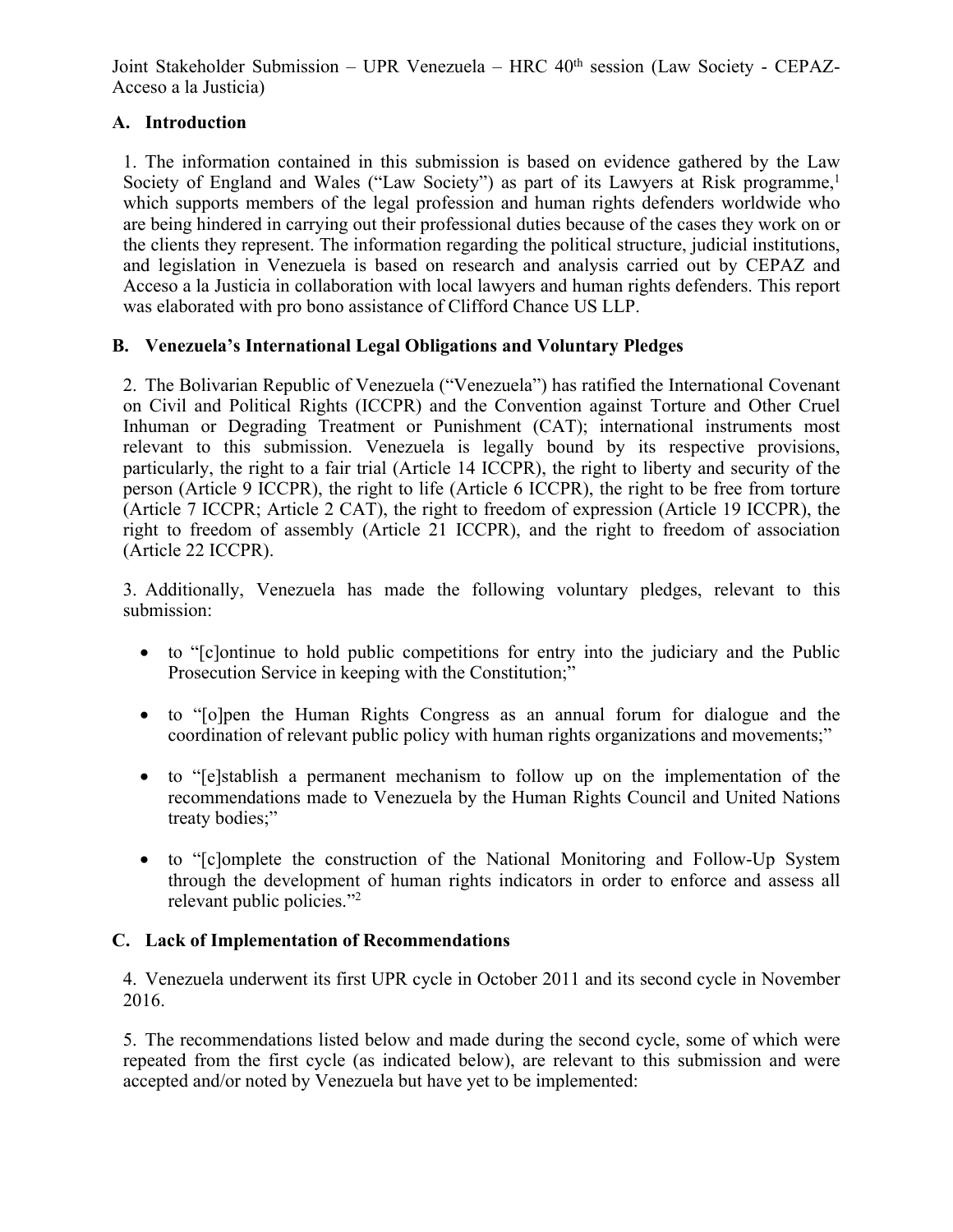- **Ratify the International Convention for the Protection of All Persons from Enforced Disappearance and the Optional Protocol to the Convention against Torture,** (133.11 – 133.14; A/HRC/34/6/Add.1; noted).
- **Continue efforts to ensure that its domestic legislation is in line with international human rights standards** (133.19; A/HRC/34/6/Add.1; accepted). Repeated from the first cycle: 96.27 (supported); A/HRC/19/12.
- **Adopt and implement the law on transparency, disclosure and access to public information drafted by the joint committee in April 2016** (133.20; A/HRC/34/6/Add.1; noted).
- **Continue efforts to establish <sup>a</sup> national monitoring and follow-up system in the field of human rights in order to assess the relevance of national policies** (133.36; A/HRC/34/6/Add.1; accepted) Repeated from the first cycle: 94.1 (supported); A/HRC/19/12.
- **In its commitment to democratic principles and values and the defence of human rights, make the greatest efforts to ensure <sup>a</sup> national dialogue that facilitates guaranteeing full respect for human rights, independence of powers and institutional strengthening of the country** (133.46; A/HRC/34/6/Add.1; accepted). Repeated from the first cycle: 93.17; 94.19 – 94.20 (supported); A/HRC/19/12.
- **Issue <sup>a</sup> standing invitation to all special procedures and facilitate pending requests/visits** (133.78- 133.97; A/HRC/34/6/Add.1; accepted). Repeated from the first cycle: 93.17; 94.19 – 94.20 (supported); A/HRC/19/12.
- **Prevent, eliminate and investigate excessive use of force by security forces, including extrajudicial executions, and hold those responsible to account** (133.118-133.122, 133.124, 133.125; A/HRC/34/6/Add.1; accepted). Repeated from the first cycle: 96.25 (not supported); A/HRC/19/12.
- **Ensure that no one is detained arbitrarily and that all persons who are charged with an offence have access to <sup>a</sup> fair and impartial trial, while ensuring the independence of the judiciary** (133.133, 133.182; A/HRC/34/6/Add.1; accepted/noted).
- **Respect the due process and human rights of persons deprived of liberty, especially those who find themselves in that condition due to the complex political situation** (133.137, 133.135, 133.173; A/HRC/34/6/Add.1; noted/accepted). Repeated from the first cycle: 94.31 (supported); A/HRC/19/12.
- **Ensure the independence of the branches of government, including the independence and impartiality of judges and prosecutors** (133.154-133.167; A/HRC/34/6/Add.1; accepted). Repeated from the first cycle: 96.13 – 96.22 (not supported); A/HRC/19/12.
- **Ensure freedom of expression and peaceful assembly and protect the activities of human rights defenders, political activists and journalists** (133.181, 133.183-195;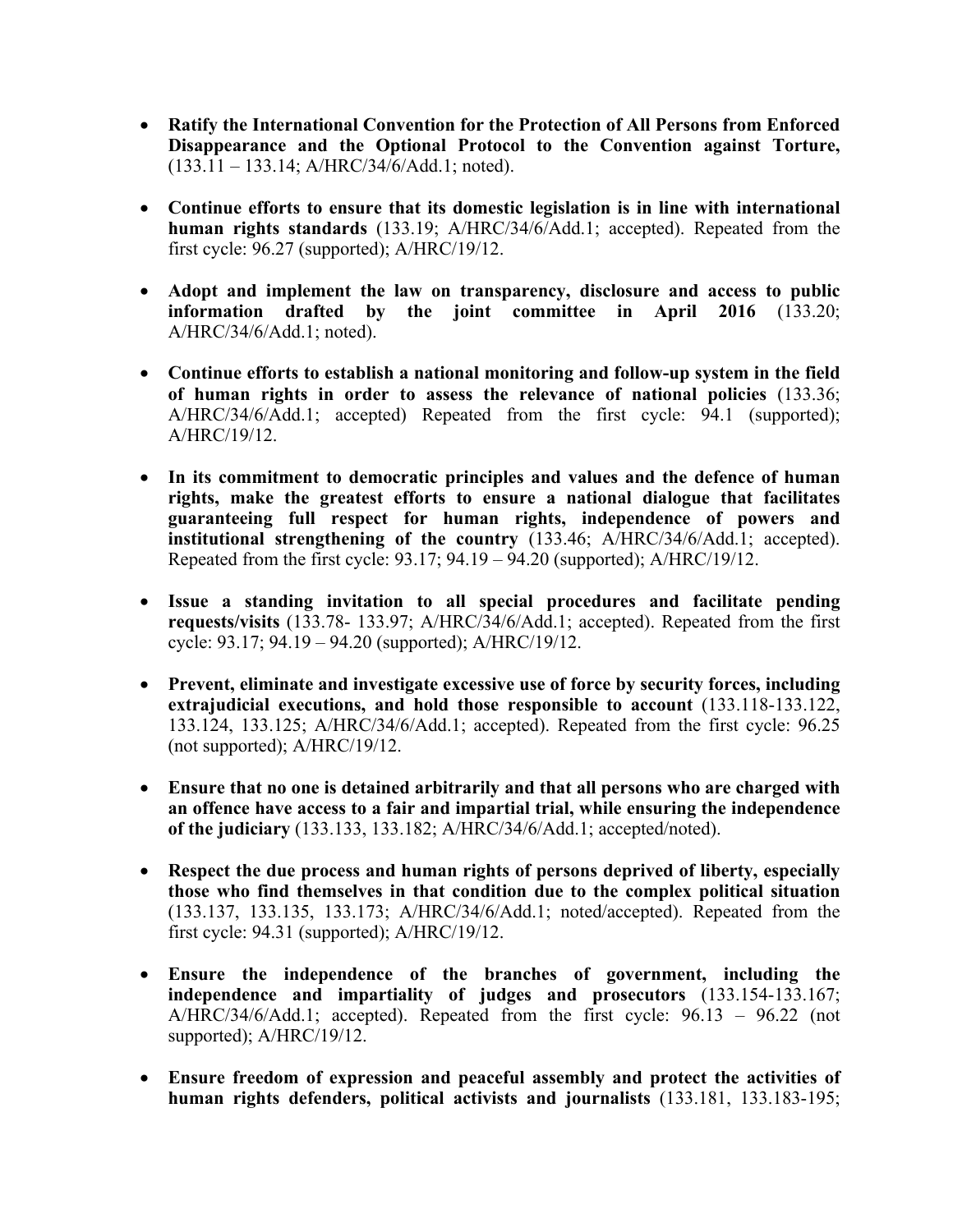$A/HRC/34/6/Add.1$ ; accepted). Repeated from the first cycle:  $93.16 - 93.17$  (supported); 96.25 – 96.26 (not supported); A/HRC/19/12.

## **D. Development of the Human Rights Situation in Venezuela since the 2nd cycle UPR (November 2016)**

6. Since Venezuela'<sup>s</sup> second UPR cycle, the governmen<sup>t</sup> has continued to implement policies that have significantly eroded judicial and prosecutorial independence. This has further consolidated authoritarian rule, contributed to the breakdown of the rule of law, and has directly affected the separation of powers.

7. The appointment of provisional judges without following appropriate procedures for appointment and security of tenure in line with international standards on judicial independence, have made access to justice and the right to <sup>a</sup> fair trial illusory for many Venezuelans. In 2019, approximately 85,3% of judges in Venezuela did not have <sup>a</sup> permanen<sup>t</sup> position – with one example of <sup>a</sup> judge having held 29 judicial positions in 14 years. 3 In 2020, 881 provisional judges were appointed, and 91 judges were removed by the Judicial Commission. 4

8. In 2020, the IACHR also observed "<sup>a</sup> decrease in the transparency of the Judicial Branch'<sup>s</sup> operations", making it "extremely difficult to know whether (among other things) the judges are appointed in accordance with preestablished procedures or what percentage of judges in the country are provisional". 5 In 2003, the Supreme Court of Justice suspended all processes of evaluation and competitive examinations for judges, which means that judges are not selected on merit or necessarily meet the established criteria for entry into the profession. 6

9. The rights to freedom of expression, assembly, and association are continuously being violated by state authorities. Arbitrary arrest, prolonged pre-trial detention, and torture are also used against members of the legal profession and human rights defenders who legitimately carry out their professional activities and human rights related work.

10. Regarding developments in Venezuela since November 2016, we focus on four areas: (i) lack of judicial and prosecutorial independence and lack of fair trial guarantees, (ii) breakdown of the rule of law and legislation introduced by the executive, (iii) interference by the Supreme Court with professional associations of lawyers, as well as arrest and detention of members of the legal profession and other human rights defenders, and (iv) the necessary exception to the rule of exhaustion of domestic remedies before international bodies due to <sup>a</sup> lack of judicial independence in Venezuela.

#### **Lack of Judicial and Prosecutorial Independence and Lack of Fair Trial Guarantees**

11. The Inter-American Commission on Human Rights (IACHR) has identified three main aspects that undermine judicial independence in Venezuela: (i) the politicised appointment and removal of judges of the Supreme Court of Justice, (ii) the insecure tenure of judges, and (iii) harassment and intimidation of judges. 7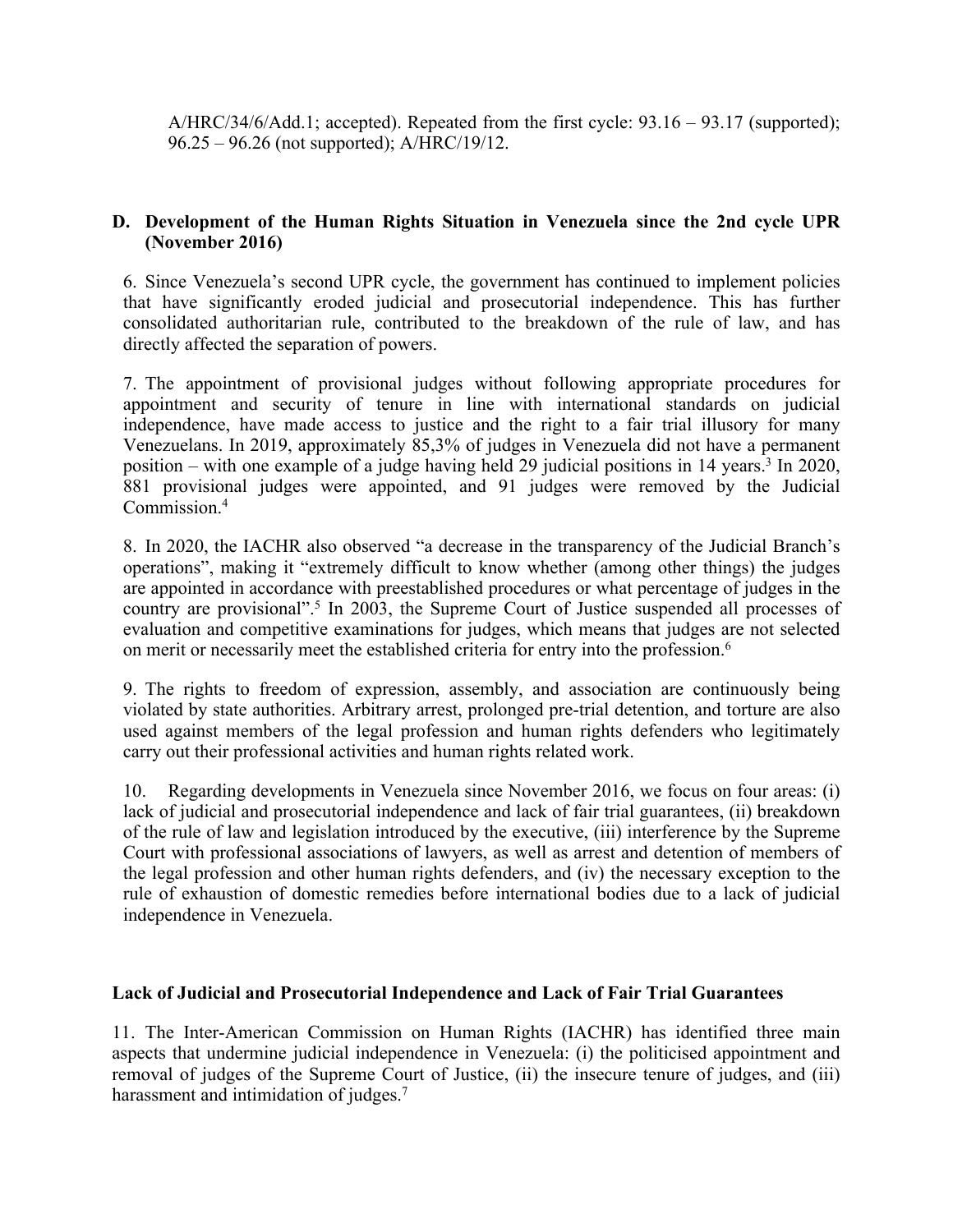12. The appointment process for judges of the Supreme Court is established in the Constitution of 1999. It includes <sup>a</sup> pre-selection by the Judicial Nominations Committee with the participation of civil society; <sup>a</sup> second review by <sup>a</sup> subcommittee of the Citizen'<sup>s</sup> Power Committee (which includes the Attorney General, the Ombudsman, and the Comptroller General); and <sup>a</sup> final decision by the National Assembly with an absolute majority of two thirds of votes (if no consensus is reached after three plenary sessions, appointments can be made by simple majority). <sup>8</sup> Removal of these judges is only possible on grounds of having committed serious offenses by <sup>a</sup> vote of two thirds of the National Assembly. However, in practice appointments and removals take place by simple majority in the National Assembly, since the governing party currently holds such <sup>a</sup> majority.

13. Only 7 of the 84 judges of the Supreme Court that have been appointed since its creation, served the full 12-year term established in the Constitution. Almost 60% of these judges did not serve their full term, with some retiring involuntarily under pressure from the executive (see below). 9

14. The IACHR and Inter-American Court of Human Rights (IACtHR) have referred, on multiple occasions, to the "indefinite temporary tenure" of judges in Venezuela and their discretionary removal from office without adequate disciplinary proceedings.<sup>10</sup>

15. Judges have also given accounts of direct interference in judicial decisions by the Supreme Court and other bodies, including the need for "pre-approval" of judgments and changes made to judgments, as well as instructions not to accept certain evidence presented by defence counsel.<sup>11</sup>

16. Venezuela has ye<sup>t</sup> to amend the Organic Law of the Supreme Court of Justice to remedy this erosion of judicial independence. Since judges of Venezuela'<sup>s</sup> Supreme Court are appointed by <sup>a</sup> simple majority in the National Assembly and the latter is controlled by the President'<sup>s</sup> political party, the executive effectively controls the appointment of all Supreme Court judges. The National Assembly also annuls appointments to the Supreme Court, thereby undermining judicial independence. 12

17. Moreover, <sup>a</sup> lack of compliance with established criteria for the selection of judges facilitates political influence. More than 50% of judges in Venezuela and at least 40% of criminal law judges, are members of the President'<sup>s</sup> political party and have directly or indirectly expressed suppor<sup>t</sup> for the Government while holding office or have been state contractors, either during their appointment or in the past, raising questions of independence, especially in cases brought against political opponents. 13

18. The lack of judicial independence and access to <sup>a</sup> fair trial is especially concerning due to the significant number of human rights violations committed by state authorities. The majority of cases in which such violations are litigated before Venezuelan courts do not result in <sup>a</sup> conviction. This is not only due to <sup>a</sup> lack of judicial independence, but also <sup>a</sup> lack of effective and impartial investigation.

19. From 2017 until December 2020, 1,019 military officials and civilians were the subjects of criminal proceedings for murder, torture, cruelty and inhumane treatment and unlawful deprivation of liberty, but only 171 were convicted by the courts which represen<sup>t</sup> less than 16% of cases that reach the courts.<sup>14</sup> This is illustrative of the widespread impunity for human rights violations committed by state agents or third parties, such as armed criminal groups, controlled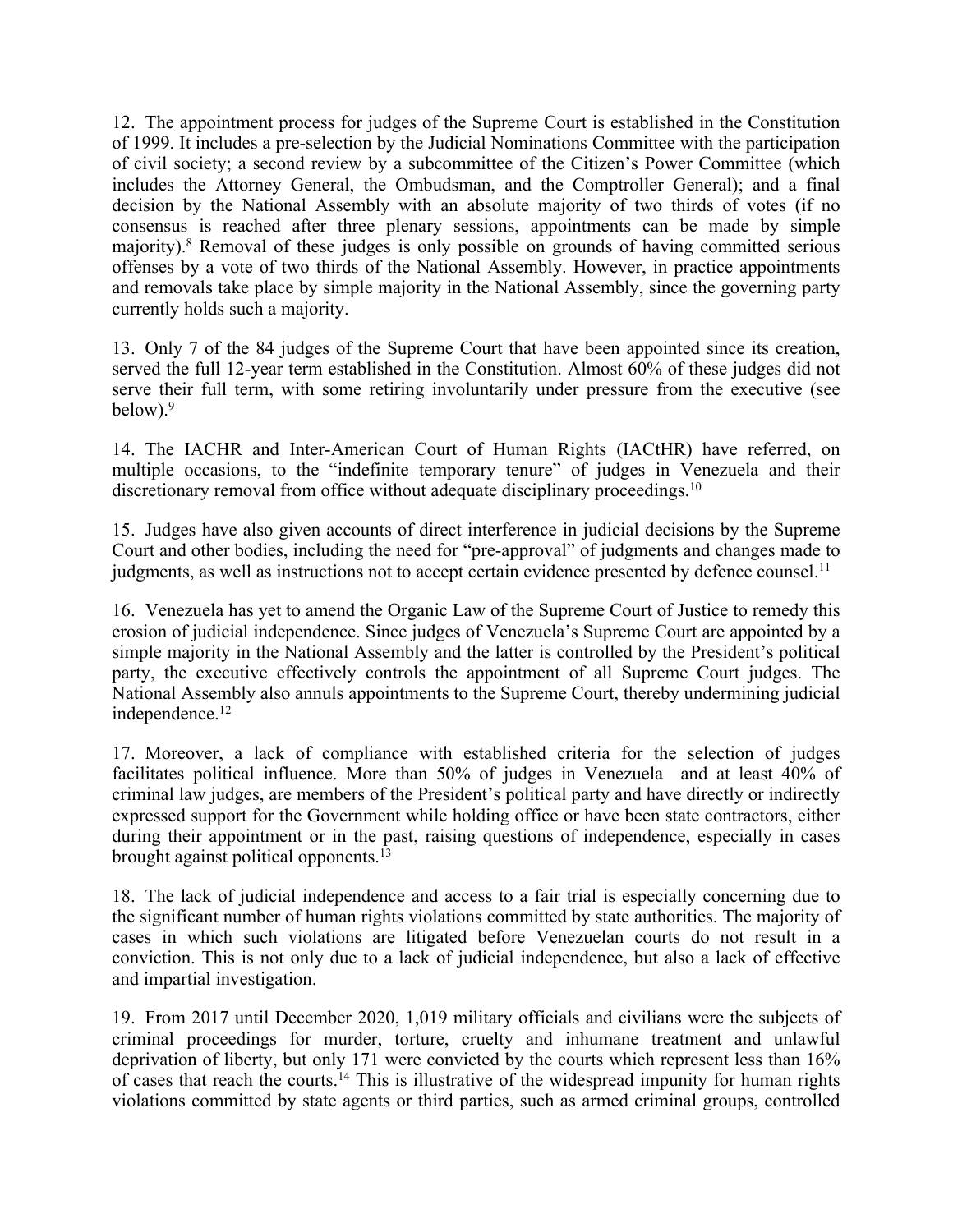by the state.<sup>15</sup>

20. Article 27 of the Venezuelan Constitution and the Law on Protection of Rights and Constitutional Guarantees establishes <sup>a</sup> writ for the protection of constitutional rights (*amparo*). 16 According to that law, failure to comply with <sup>a</sup> decision issued pursuan<sup>t</sup> to <sup>a</sup> writ for the protection of constitutional rights would amount to <sup>a</sup> criminal offense which should be tried before <sup>a</sup> criminal court. However, since 2014, the writ for protection of constitutional rights has been used by the Supreme Court of Venezuela to facilitate the persecution of members of the opposition. The Supreme Court has also applied other legal concepts, such as detention in *flagrante delicto*, to circumvent procedural guarantees for detention in cases of political opponents and human rights defenders. <sup>17</sup> Other decisions of the Supreme Court also evidence its systematic interpretation of the law to benefit the Government's interests.<sup>18</sup>

21. Additionally, since 2015, the Supreme Court has refrained from publishing the court rationale behind judicial decisions, especially in cases against the political opposition. 19 This not only violates the right to access to information and demonstrates <sup>a</sup> serious lack of transparency, but also illegitimately restricts the right of citizens – including members of the opposition - to prepare an adequate defence before courts of first and second instance by making it impossible to decide – based on the Supreme Court'<sup>s</sup> case-law -whether or not (and on what grounds) to appeal <sup>a</sup> judicial decision.

### **Breakdown of the Rule of Law and Legislation Introduced by the Executive**

22. Since 2016, Venezuela has seen <sup>a</sup> sustained increase in its political, economic and social crisis and <sup>a</sup> steady weakening of its democratic and judicial institutions resulting in what can now be described as <sup>a</sup> complete breakdown of the rule of law.

23. On 6 December 2015, opposition parties won the majority of the National Assembly for the first time in 17 years since the "chavista" political regime gained power, seemingly ending the government'<sup>s</sup> control of the legislative branch. However, on 5 January 2016, the Supreme Court and the executive branch blocked the National Assembly from performing its functions through decision No. 1 issued by the Constitutional Chamber of the Supreme Court and other decisions by the Supreme Court and by executive decree. 20 Subsequently, the judicial and executive branch have continued their efforts to constrain the legislature and strip it of its powers.<sup>21</sup>

24. Since 6 December 2015, the Supreme Court has issued approximately 145 decisions to nullify or usurp the functions of the National Assembly. 22 In fact, the National Assembly has never been able to exercise its functions unhindered since its election in 2015.

25. Since 2016, each year numerous decrees of extension have been issued by the executive to prolong <sup>a</sup> state of "economic emergency". 23 The Constitution of Venezuela permits <sup>a</sup> state of economic emergency for 60 days with an extension of the same period. However, the Government has issued 16 decrees of emergency and 16 decrees to extend the same. The most recent decree was issued on 23 February 2021. 24

26. In such <sup>a</sup> state of emergency, the executive has wide-ranging powers to restrict constitutionally guaranteed rights, including the right to assembly. Since 2020, in the context of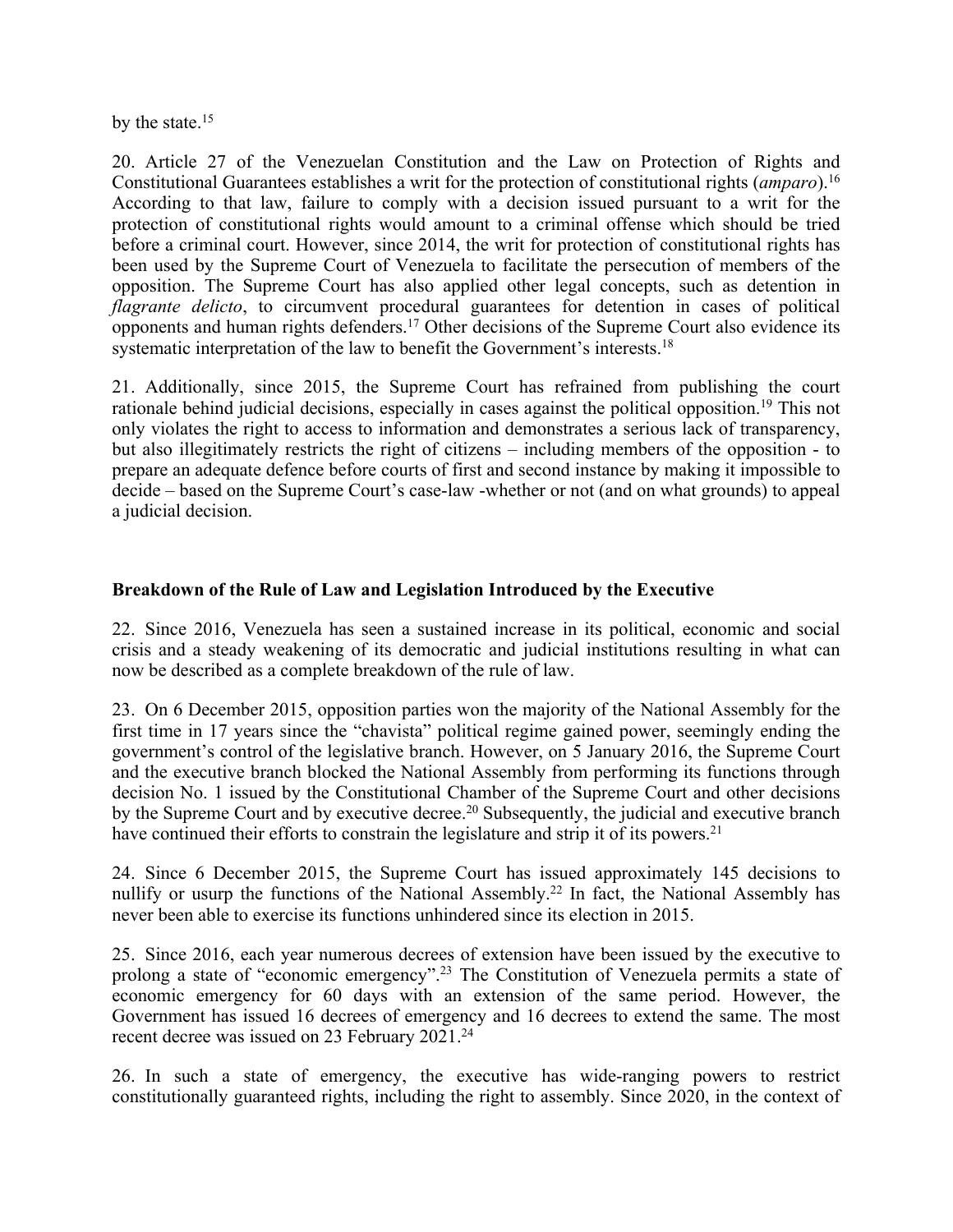the COVID-19 pandemic, there are two modalities coexisting, the aforementioned state of emrgency<sup>25</sup> and the declaration of a "state of alarm".<sup>26</sup> All of these decrees have been declared constitutional by the Supreme Court without any or adequate reasoning, even if most have not been approved by the National Assembly (as required by the Constitution) and despite challenges having been brought against them. <sup>27</sup> Both the requirements of limitation and temporality of restrictions of rights are not met in these executive decrees, in clear violation of international human rights law.

27. The IACHR has also referred to these numerous and prolonged states of emergency and noted that "Venezuela has seen <sup>a</sup> clear break with the principle of separation of powers" and that "the lack of independence of the Judicial Branch in Venezuela has contributed to an institutional crisis that shows no sign of slowing". <sup>28</sup> Moreover, it noted that, in 2020, "the Supreme Court of Justice continued to issue judgments ignoring the National Assembly'<sup>s</sup> constitutional mandate".<sup>29</sup>

28. On 1 May 2017, President Maduro enacted Decree No. 2,830 by which he called elections to establish <sup>a</sup> new National Constitutional Assembly, without the consultative referendum required by the Constitution, 30 and determined the electoral process for the representatives of such assembly, exceeding the executive's constitutional power.<sup>31</sup>

29. Since its establishment, the National Constitutional Assembly declared that all branches of public power were subordinated to it and it effectively controlled the judiciary and the legislative.<sup>32</sup> Through the decree entitled "Norms to Guarantee the Full Institutional Functioning of the National Constituent Assembly in harmony with the constituted Public Powers", the powers of different branches of the Public Power were attributed to the National Constitutional Assembly. For example, the ratification in their respective positions of the President of the Republic, officials of the National Electoral Council, the Citizen Power Prosecutor's Office, Ombudsman and Comptroller, and the magistrates of the Judicial Power.<sup>33</sup> The National Constitutional Assembly also issued "constitutional laws" (new laws and laws reforming already existing ones, and even the Constitution); <sup>a</sup> figure that does not exist under the Constitution of Venezuela. 34

30. The National Constitutional Assembly has also called elections of several levels of public authorities and even the presidential election, without having any formal jurisdiction (presidential elections fall under the exclusive mandate of the National Electoral Council whose function has now been reduced to organising the formalities of elections).<sup>35</sup>

31. A paradigmatic case was that of the elected governor of the State of Zulia who, having denounced the National Constitutional Assembly'<sup>s</sup> overtaking of the electoral process, was not sworn in by the relevant legislative body and subsequently stripped of his elected mandate. Other candidates, not representing the governing party, were barred from participating in the electoral process under unreasonable pretexts or without any justification. 36

32. These and other actions of the National Constitutional Assembly, such as authorising the removal of appointed officials, their prosecution and stripping officials of their parliamentary immunity<sup>37</sup> - without approval of the National Assembly and due process - violate the Constitution and the Organic Law of the Supreme Court of Justice (the Supreme Court asked it for such authorisation rather than the National Assembly, contrary to constitutional requirements). 38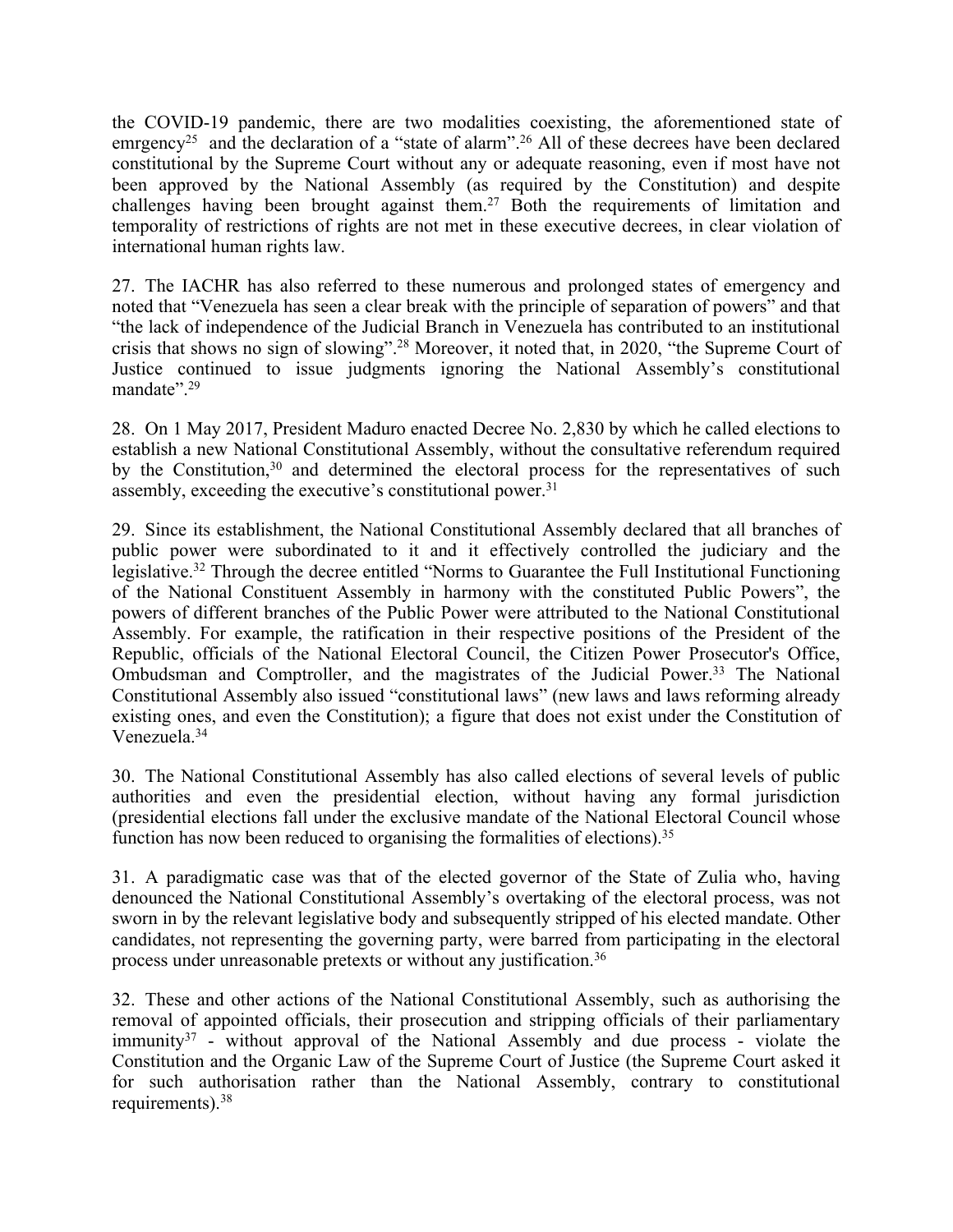33. The National Constitutional Assembly also ratified the irregular appointment – in December 2015 - of 13 judges to the Supreme Court in August 2017. 39 Since 2015, most Supreme Court judges have been appointed unconstitutionally, in absence of <sup>a</sup> two-thirds majority vote of suppor<sup>t</sup> by the National Assembly and in violation of procedures for appointment established in the Constitution and the Organic Law. 40 In December 2020, the National Constitutional Assembly ceased its functions through an executive decree. 41

34. The breakdown of the separation of powers in Venezuela and the concentration of power in the executive branch has given President Maduro the ability to act without any form of checks and balances or accountability for his actions.

### **Interference by the Supreme Court with Professional Associations of Lawyers; Arrest and Detention of Members of the Legal Profession and other Human Rights Defenders**

35. Since the 1999 Constitution, the independence of professional associations of lawyers has decreased. Article 293.6 of the Constitution subjects the election of officials of those bodies to the jurisdiction of the National Electoral Council.<sup>42</sup> Additionally, there are multiple incidents in which the Supreme Court of Justice of Venezuela has interfered with the independence of the legal profession through judgments that annul decisions or suspend proceedings of professional associations of lawyers in which they appoint officials.

36. Between 2000 and 2020, the Supreme Court has issued more than 30 judgments that directly interfere with the independence of legal professional associations, including the Law Society of Caracas, the Law Society of Aragua, the Law Society of Zulia, as well as the Federation of Law Societies of Venezuela and the Institute of Social Prevision of the Lawyer (*Instituto de Previsión Social del Abogado –* with which every lawyer needs to be associated and whose objective is the social and economic well-being of members of the legal profession).<sup>43</sup> In such judgments, for example No. 11 of 14 February 2008 against the Law Society of Caracas, the Supreme Court imposed an ad hoc directive through which it replaced the legitimately elected governing body of that Law Society with <sup>a</sup> new body and appointed the officials that would elect the members of that new governing body. 44

37. An independent group of experts appointed by the Organisation of American States (OAS) noted, based on witness testimonies (including of Venezuelan judges), <sup>a</sup> "systemic assault on the *Judiciary* and the rule of law, including the imprisonment, torture, and forced exile of judges".<sup>45</sup> That same repor<sup>t</sup> refers to <sup>a</sup> judge, for example, who was coerced through psychological threats and instructed by state agents and the President of the Supreme Court of Justice to sign arrest warrants of political opponents and others. She was escorted to her office by police officers.<sup>46</sup> A prosecutor also said that he was coerced by military intelligence officials (SEBIN) to draft arrest warrants. 47

38. In addition, each of the 33 judges of the Supreme Court constitutionally appointed by the National Assembly on 21 July 2017 were allegedly persecuted by state agents. At least two of those judges were arrested by SEBIN and one was allegedly tortured in detention. 48

39. In 2009, judge María Lourdes Afiuni was arrested by state agents. The then President of Venezuela, Hugo Chávez, publicly requested authorities to sentence her to 30 years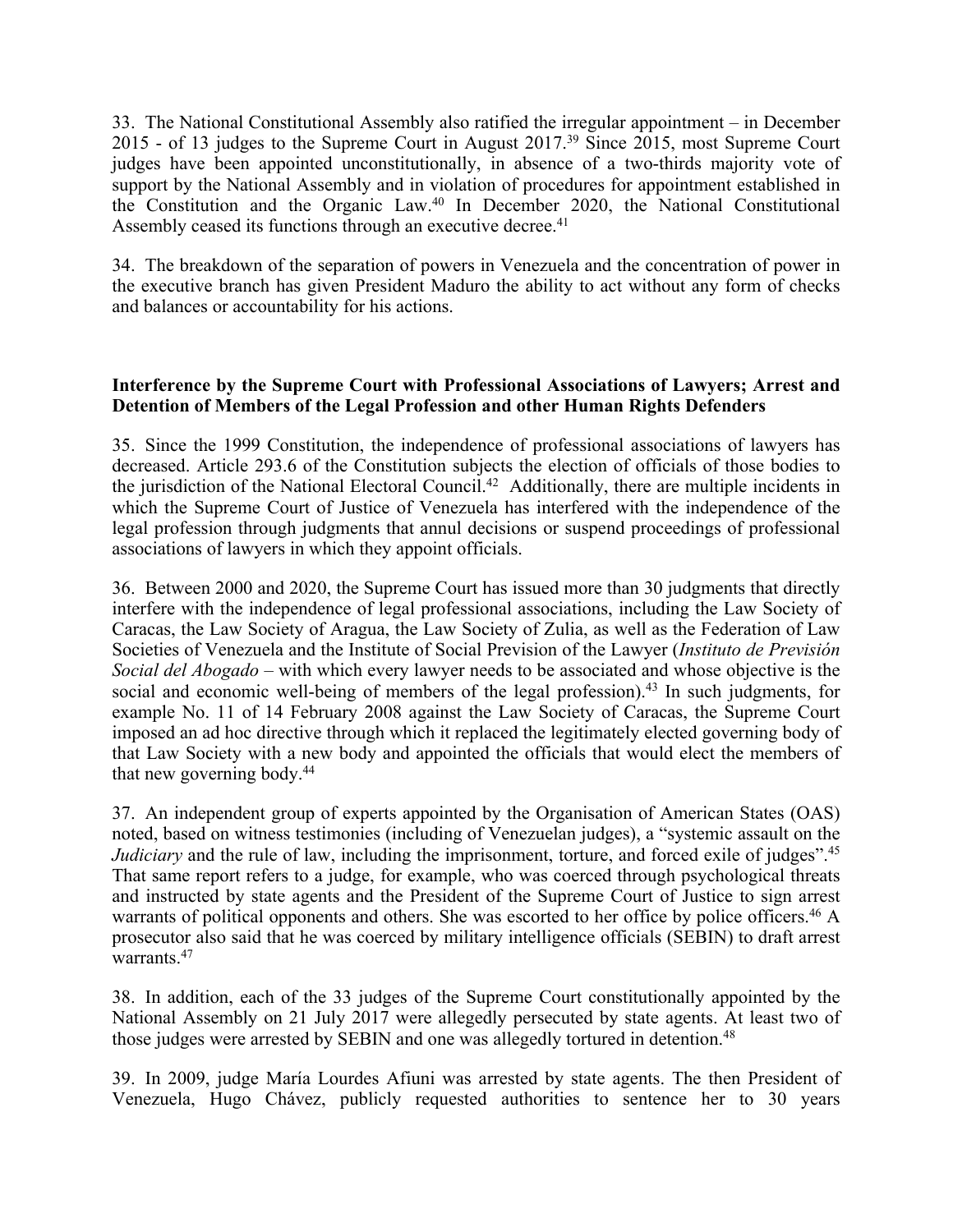imprisonment. Her trial was delayed several years. She spen<sup>t</sup> approximately 3 years in pre-trial detention in inhumane conditions with poor ventilation, lack of medical care and suffered illtreatment amounting to torture, including sexual violence. 49 In February 2011, she was moved from prison and pu<sup>t</sup> under house arrest and, in June 2013, was granted conditional release. On 21 March 2019, she was sentenced to five years imprisonment for "spiritual corruption", but was given unconditional release in July 2019. 50 In November 2020, the Supreme Court confirmed her sentence, dismissing all arguments submitted by defence counsel without adequate reasoning.<sup>51</sup> During the criminal proceedings against her, there were multiple procedural irregularities constituting violations of the right to <sup>a</sup> fair trial. 52

40. Moreover, other human rights defenders have increasingly been questioned by state authorities and, in 2021, 8 of them (5 of the NGO Azul Positivo and 3 of the NGO Fundaredes) 53 were arrested, detained, and prosecuted. The IACHR noted in its 2020 repor<sup>t</sup> on Venezuela that: "[it] has repeatedly expressed concern at the continuing acts of harassment and stigmatization against human rights defenders in Venezuela… [and that it] is concerned that during 2020, such acts have not only continued but intensified."<sup>54</sup>

41. In January 2021, members of the non-governmental organisation Azul Positivo were interrogated by members of the military and police at their offices as par<sup>t</sup> of an "administrative investigation", which resulted in the confiscation of office equipment and the arrest of 5 members of the organisation. Those arrested were not granted access to legal representation. Five members of the organisation were detained for alleged fraud and conspiracy to commit <sup>a</sup> crime. On 10 February 2021, after almost one month in detention, all were released on the condition that they must continue to attend court every 30 days. 55 The charges against them have not been vacated.

#### **The necessary exception to the rule of exhaustion of domestic remedies before international bodies due to <sup>a</sup> lack of judicial independence in Venezuela**

42. Due to the exceptional situation existing in Venezuela, the unwillingness of the State to guarantee the right to judicial protection must in all instances give rise to an exception to the rule of exhaustion of domestic remedies that normally applies before international bodies.

43. The principle of complementarity on which access to international jurisdiction is based includes the rule of exhaustion of domestic remedies, so that such remedies or mechanisms are used in first instance to remedy <sup>a</sup> violation of human rights of those under the jurisdiction of <sup>a</sup> State. However, as has been established in international human rights case-law,<sup>56</sup> the exhaustion of domestic remedies that, reasonably, will not be effective is not required in which case an exception to the rule applies.

44. In many countries worldwide structural situations of <sup>a</sup> lack of judicial independence exist. The IACtHR has identified how such <sup>a</sup> lack hinders the access to justice and legal remedies of victims of human rights violations. 57 This necessarily implies <sup>a</sup> comprehensive analysis of the context in each case, for which reports of international organisations - for example within the framework of the monitoring and follow-up mechanisms of the human rights situation in <sup>a</sup> specific country - are essential.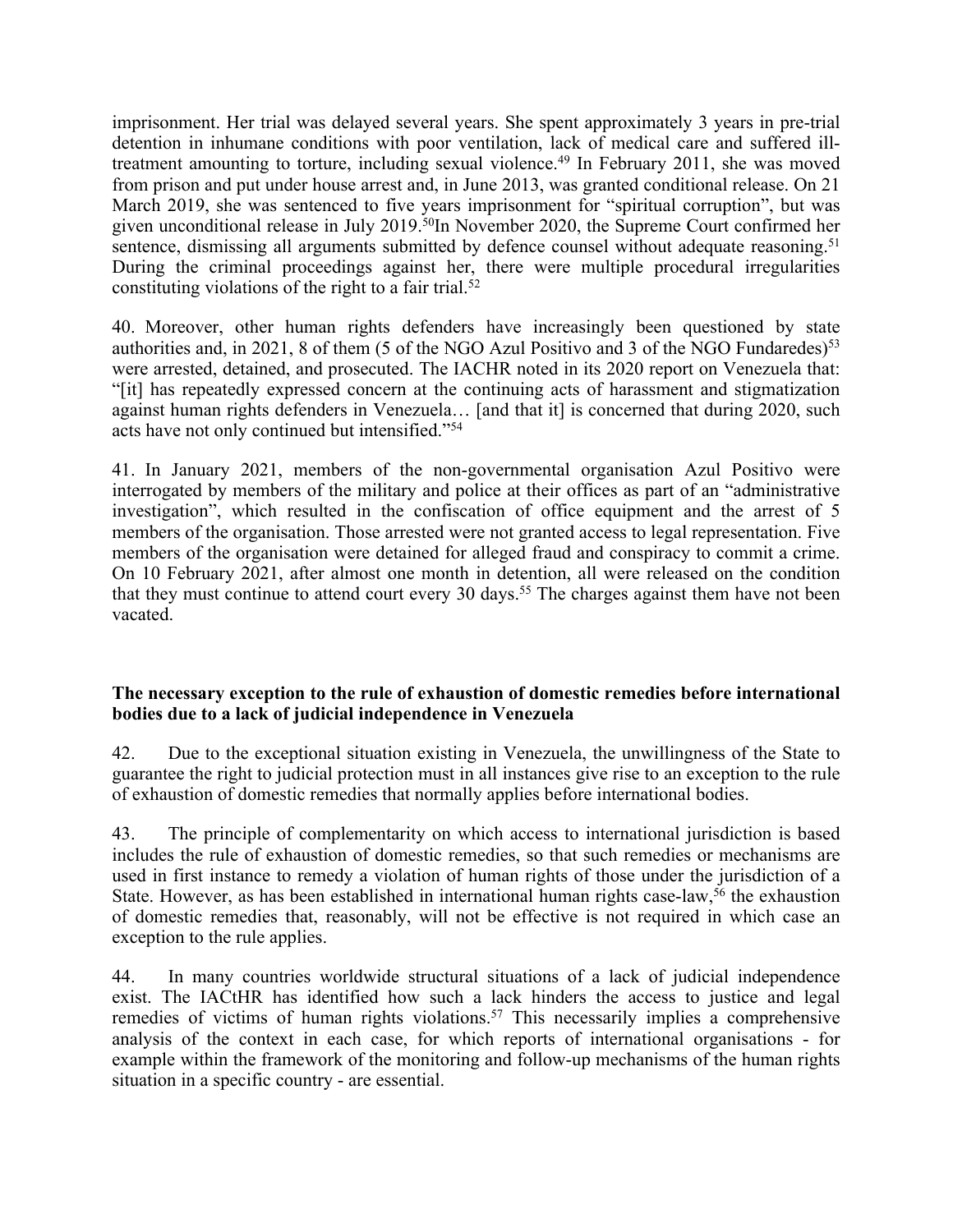45. Article 46 of the American Convention on Human Rights and Article 5.2.b of the Additional Protocol to the International Covenant on Civil and Political Rights (rule of exhaustion of domestic remedies) include wording that requires the exhaustion <sup>a</sup> domestic remedies but cannot be interpreted in <sup>a</sup> way that impedes access to international justice and rewards <sup>a</sup> State'<sup>s</sup> unwillingness to comply with its human rights obligations.

46. The denial of access to justice caused by the lack of judicial independence in Venezuela would deepen when victims of human rights violations, and those who legally represen<sup>t</sup> them, have to exhaust domestic remedies that are neither suitable nor effective.

47. A necessary exception to the rule to exhaust domestic remedies should apply for Venezuela in view of the structural obstacles that operate to preven<sup>t</sup> access to justice, as well as the consolidation of the institutional breakdown and rule of law since at least 2017. In this way, the only access to justice currently available for Venezuelans is safeguarded: the protection of their rights through recourse to international bodies.

48. This repor<sup>t</sup> provides <sup>a</sup> detailed account of all the elements that make it impossible for the people in Venezuela to have minimum guarantees of access to justice. To this should be added the risk for citizens, as well as members of the legal profession, associated with filing <sup>a</sup> legal action before <sup>a</sup> domestic court.

49. Therefore, it is essential that – in analysing the compliance with the requirement of exhaustion of domestic remedies in Venezuelan cases - the international human rights bodies consider the context of <sup>a</sup> complete lack of judicial independence in that country, apply an exception to that requirement in view of proven ineffectiveness of domestic remedies, and assume jurisdiction. This would not impede <sup>a</sup> detailed analysis of the elements of each case nor <sup>a</sup> different assessment if the situation in Venezuela improves significantly. However, at this moment in time, any other interpretation of the rule of exhaustion of domestic remedies with regard to Venezuela would deny access to justice and reparations for victims and would be legally and morally untenable.

50. The lack of judicial independence and compliance with fair trial guarantees, as well as the persecution of citizens - including members of the legal profession - and other violations of rights mentioned in this report, contribute to <sup>a</sup> situation in which the rule of law is severely eroded.

## **E. Recommendations**

- 1. **Revoke all state of economic emergency decrees, including prolongations, issued from 2015 and refrain from issuing more such decrees, and – pending such revocation – introduce limitations (in time and substance) to restrictions on rights in line with international human rights law;**
- 2. **Annul and leave without effect all legislative decisions taken by the National Constitutional Assembly, that has usurped the powers of the legislative, including those decisions that facilitate the persecution of human rights defenders and political opponents;**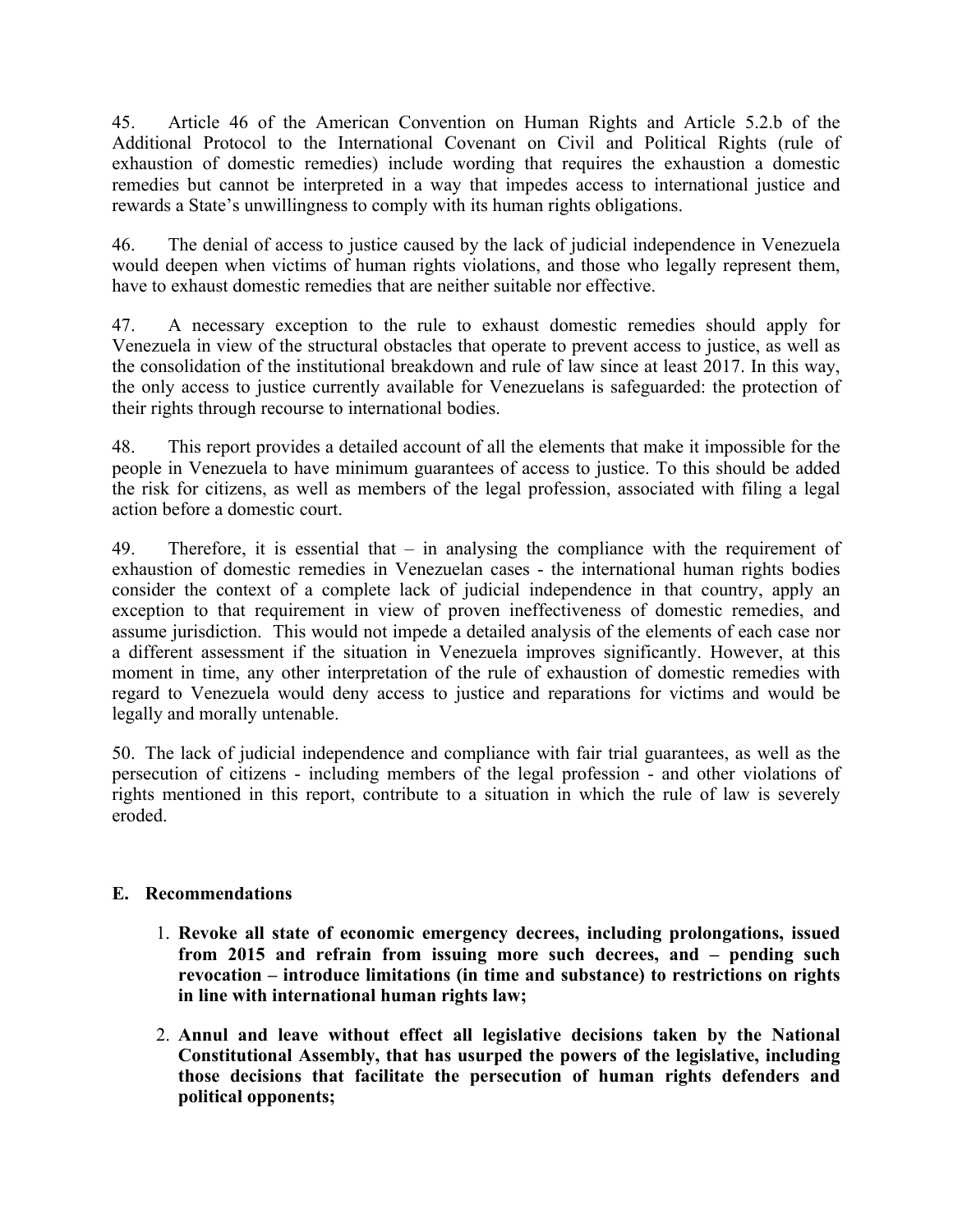- 3. **Ensure that all legislation and regulations – as well as their application - regarding judicial appointments, security of tenure for, and disciplinary proceedings against judges are in line with international standards on judicial independence;**
- 4. **Cease all actions that prevent members of the opposition in the National Assembly from carrying out their constitutional function and cease the persecution of former members of the National Assembly;**
- 5. **Respect the independence of the legislative branch and refrain from interfering in its functioning through arbitrary and unlawful rulings of the Supreme Court of Justice;**
- 6. **Cease all unjustified and illegal arrests, detention, prosecution of, and other actions taken against, members of the legal profession and human rights defenders that prevent them from carrying out their legitimate activities; and**
- 7. **Carry out the necessary investigations that shall be independent, transparent, expedient, and follow guarantees of due process, into allegations of serious human rights violations established in the report of the United Nations Fact-Finding Mission.**

We can provide technical assistance upon request to facilitate Venezuela's compliance with these recommendations, for example, review of legislation and regulations to bring them into conformity with international and regional human rights standards.

**The Law Society of England and Wales Centro de Justicia y Paz (CEPAZ) Acceso <sup>a</sup> la Justicia**

<sup>&</sup>lt;sup>1</sup> Lawyers at Risk, The Law Society of England and Wales, https://www.lawsociety.org.uk/campaigns/internationalrule-of-law/whats-changing/lawyers-at-risk.

<sup>&</sup>lt;sup>2</sup> Report of the Working Group on the Universal Periodic Review – Views on conclusions and/or recommendations, voluntary commitments and replies presented by the State under review, UN Doc. A/HRC/34/6/Add.1, 13 March 2017 para.  $12(e)$ ,  $(f)$ ,  $(g)$ ,  $(i)$  and  $(0)$ ,  $\frac{https://documents-dds-1/2017}{(g)q^2}$ ny.un.org/doc/UNDOC/GEN/G17/055/93/PDF/G1705593.pdf?OpenElement.

<sup>&</sup>lt;sup>3</sup> La ley del Poder Judicial: mientras más pobre la provincia, más chavistas son los jueces, Armando Info (platform journalists Venezuela): <https://armando.info/Reportajes/Details/2581>; Inter-American Commission of Human Rights. Annual Report 2020, Chapter IV.B, Venezuela, p. 622. <http://www.oas.org/en/IACHR/reports/IA.asp?Year=2020>, p. 626.

<sup>4</sup> Supreme Court of Justice. Maikel Moreno President of the SCJ. Opening Remarks on the occasion of the Opening of the Judicial Year 2021, January 21, 2021: http://www.tsj.gob.ve/documents/10184/297131/Palabras+de+Apertura+de+Mag.+Mai kel+Moreno+2021/bc7c6484-a79b-4b65-b8e7-c65abad98c7a.

<sup>&</sup>lt;sup>5</sup> <https://www.oas.org/en/iachr/docs/annual/2020/Chapters/IA2020cap.4b.VE-en.pdf> 6 Ibid.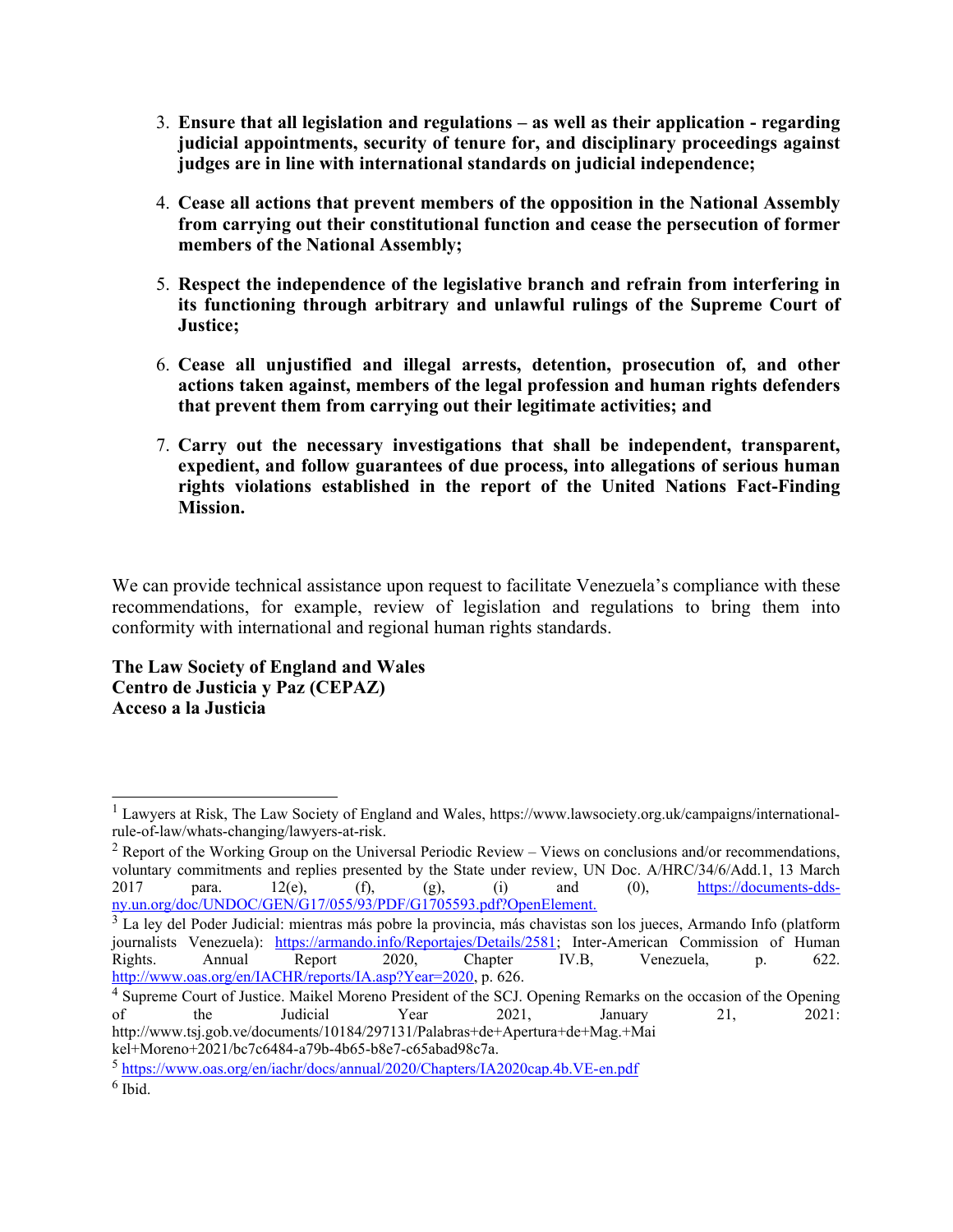<sup>7</sup> IACHR, Democratic Institutions, the Rule of Law and Human Rights in Venezuela, December 31, 2017, paragraph

78, http://www.oas.org/en/iachr/reports/pdfs/Venezuela2018-en.pdf; Report of the General Secretariat of the Organization of American States and the Panel of Independent International Experts on the Possible Commission of Crimes Against Humanity in Venezuela, 29 May 2018, (2nd ed. March 2021), http://www.oas.org/documents/eng/press/Informe-Panel-Independiente-Venezuela-EN.pdf , p. 266.

<sup>8</sup> Report of the General Secretariat of the Organization of American States and the Panel of Independent International Experts on the Possible Commission of Crimes Against Humanity in Venezuela, 29 May 2018, (2<sup>nd</sup> ed. March 2021), http://www.oas.org/documents/eng/press/Informe-Panel-Independiente-Venezuela-EN.pdf,p. 267. <sup>9</sup> Ibid., p. 267.

<sup>10</sup> See for example, Case of Reverón Trujillo v. Venezuela, Judgment of 30 June 2009 (Preliminary Objection, Merits, Reparations and Costs), para. 81, [http://www.corteidh.or.cr/docs/casos/articulos/seriec\\_197\\_ing.pdf](http://www.corteidh.or.cr/docs/casos/articulos/seriec_197_ing.pdf); IACHR, Democratic Institutions, the Rule of Law and Human Rights in Venezuela, December 31, 2017, para. 88, http://www.oas.org/en/iachr/reports/pdfs/Venezuela2018-en.pdf.

<sup>11</sup> Report of the Genera; Secretariat of the Organization of American States and the Panel of Independent International Experts on the Possible Commission of Crimes Against Humanity in Venezuela, 29 May 2018, (2<sup>nd</sup> ed. March 2021), http://www.oas.org/documents/eng/press/Informe-Panel-Independiente-Venezuela-EN.pdf , p. 269-270.

<sup>12</sup> The Legal Regime on the Judicial Branch under the 1999 Constitution," Acceso a la Justicia, [https://accesoalajusticia.org/wp-content/uploads/2020/09/THE-LEGAL-REGIME-ON-THE-JUDICIAL-BRANCH-](https://accesoalajusticia.org/wp-content/uploads/2020/09/THE-LEGAL-REGIME-ON-THE-JUDICIAL-BRANCH-UNDER-THE-1999-CONSTITUTION.pdf)[UNDER-THE-1999-CONSTITUTION.pdf](https://accesoalajusticia.org/wp-content/uploads/2020/09/THE-LEGAL-REGIME-ON-THE-JUDICIAL-BRANCH-UNDER-THE-1999-CONSTITUTION.pdf)

<sup>13</sup>Jueces penales venezolanos mantienen lazos políticos y comerciales con el gobierno, Acceso a la Justicia, <https://accesoalajusticia.org/jueces-penales-venezolanos-mantienen-lazos-politicos-y-comerciales-con-el-gobierno/>; The chavismo shuffles its militants in the criminal courts: <https://armando.info/Reportajes/Details/335>; Los jueces de Venezuela asfaltan calles y firman sentencias: <https://armando.info/Reportajes/Details/2531>.

<sup>14</sup>"Jueces y Fiscales Venezolanas en la mira de la Misión de la ONU," Acceso a la Justicia, <https://accesoalajusticia.org/jueces-fiscales-venezolanos-en-la-mira-mision-onu/>

<sup>15</sup> <https://www.oas.org/en/iachr/docs/annual/2020/Chapters/IA2020cap.4b.VE-en.pdf>, para. 55.

<sup>16</sup> "The Legal Regime on the Judicial Branch under the 1999 Constitution," Acceso a la Justicia, [https://accesoalajusticia.org/wp-content/uploads/2020/09/THE-LEGAL-REGIME-ON-THE-JUDICIAL-BRANCH-](https://accesoalajusticia.org/wp-content/uploads/2020/09/THE-LEGAL-REGIME-ON-THE-JUDICIAL-BRANCH-UNDER-THE-1999-CONSTITUTION.pdf)[UNDER-THE-1999-CONSTITUTION.pdf](https://accesoalajusticia.org/wp-content/uploads/2020/09/THE-LEGAL-REGIME-ON-THE-JUDICIAL-BRANCH-UNDER-THE-1999-CONSTITUTION.pdf)

17 Inter-American Commission of Human Rights. Annual Report 2020, Chapter IV.B, Venezuel[ahttps://www.oas.org/en/iachr/docs/annual/2020/Chapters/IA2020cap.4b.VE-en.pdf](https://www.oas.org/en/iachr/docs/annual/2020/Chapters/IA2020cap.4b.VE-en.pdf). Paragraphs 28 y 29,

<sup>18</sup> Report of the General Secretariat of the Organization of American States and the Panel of Independent International Experts on the Possible Commission of Crimes Against Humanity in Venezuela, 29 May 2018, (2<sup>nd</sup> ed. March 2021), http://www.oas.org/documents/eng/press/Informe-Panel-Independiente-Venezuela-EN.pdf p. 271-273. <sup>19</sup>"Sala Constitucional sigue anunciando sentencias sin publicarlas," Acceso a la Justicia, <https://accesoalajusticia.org/sala-constitucional-sigue-anunciando-sentencias-sin-publicarlas/>

<sup>20</sup> Decree n° 2184 state of economic emergency (14/01/2016; Gaceta Oficial n° 40.828) and Electoral Chamber of the Supreme Court decision <sup>n</sup>° 260 of 30-12-2015; Consitutional Chamber of the Supreme Court decision <sup>n</sup>° 4 of 20-01-2016; Electoral Chamber of the Supreme Court decisión <sup>n</sup>° 1 of 11-01-2016; and Constitutional Chamber of the Surpeme Court decision <sup>n</sup>° 808 of 2-09-2016. See also: Acceso <sup>a</sup> la Justicia, TSJ nos deja sin parlamento y termina con la democracia, [https://accesoalajusticia.org/tsj-nos-deja-sin-parlamento-y-termina-con-la](https://accesoalajusticia.org/tsj-nos-deja-sin-parlamento-y-termina-con-la-democracia/)[democracia/](https://accesoalajusticia.org/tsj-nos-deja-sin-parlamento-y-termina-con-la-democracia/)

<sup>21</sup> No Room for Debate. The National Constituent Assembly and the Crumbling of the Rule of Law in Venezuela, July 2019. International Commission of Jurists.

<sup>22</sup> El TSJ vs la AN, Acceso a la Justicia, https://accesoalajusticia.org/el-tsj-vs-la-an/.

<sup>23</sup> El estado de excepción en Venezuela, Acceso a la Justicia, [https://accesoalajusticia.org/el-estado-de-excepcion-](https://accesoalajusticia.org/el-estado-de-excepcion-en-el-camino-a-la-dictadura/)

[en-el-camino-a-la-dictadura/](https://accesoalajusticia.org/el-estado-de-excepcion-en-el-camino-a-la-dictadura/).<br><sup>24</sup> El Estado de excepción en el camino a la dictadura, <u>Acceso a la Justicia, https://accesoalajusticia.org/el-</u> estado-de-excepcion-en-venezuela/.

 $^{25}$  Ibid.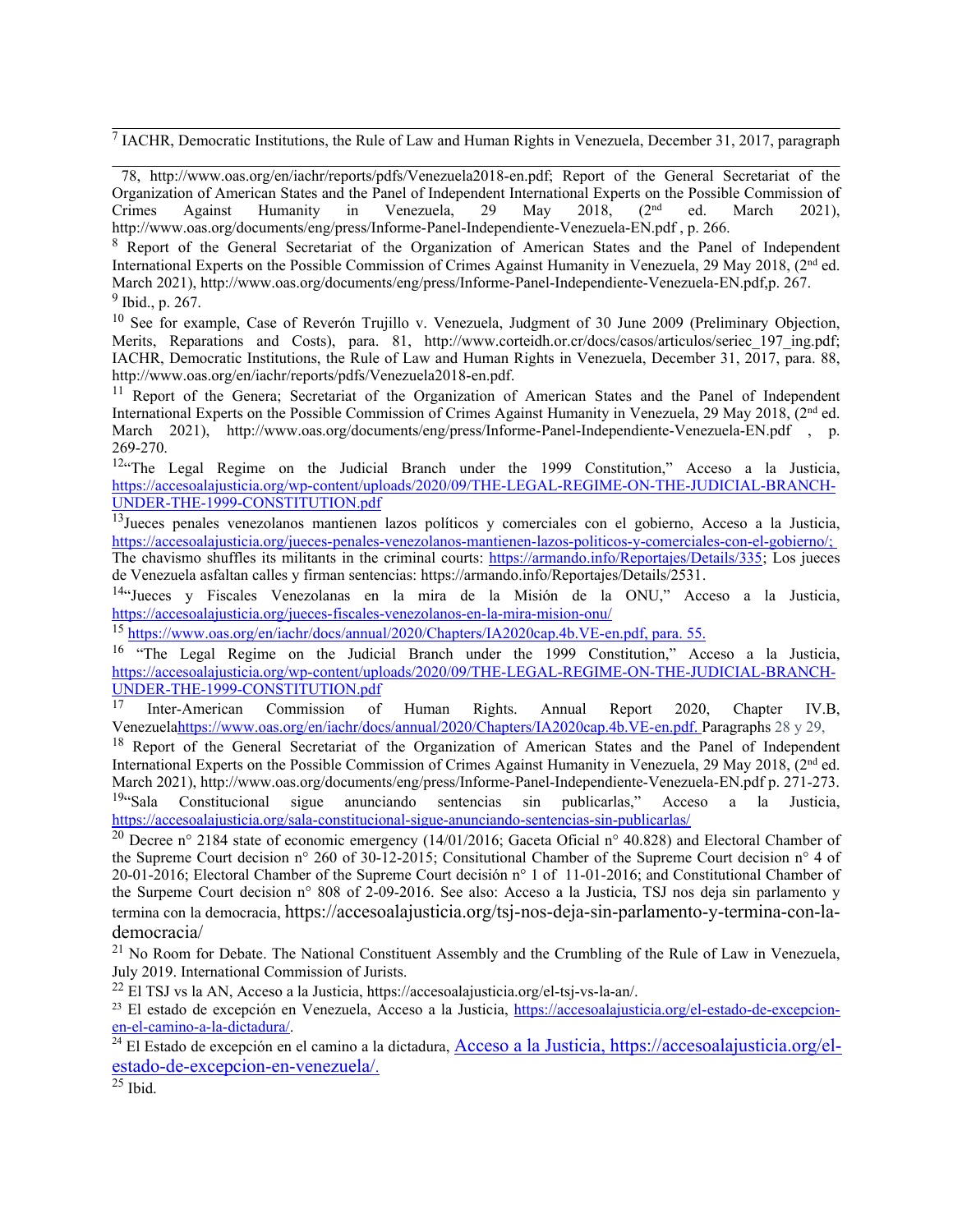26 Alarma y emergencia económica, la excepción en Venezuela, Acceso <sup>a</sup> la Justicia,

https://accesoalajusticia.org/alarma-y-emergencia-economica-la-excepcion-en-venezuela/

<sup>27</sup> El Estado de excepción en Venezuela, Acceso a la Justicia, https://accesoalajusticia.org/el-estado-de-excepcionen-venezuela/

<sup>28</sup> Inter-American Commission of Human Rights. Annual Report 2020, Chapter IV.B, Venezuela, p. 622. http://www.oas.org/en/IACHR/reports/IA.asp?Year=2020

<sup>29</sup> Ibid.

<sup>30</sup> Sentencia del Tribunal Supremo de Justicia, https://accesoalajusticia.org/no-es-necesario-un-referendumconsultivo-previo-para-la-convocatoria-de-una-asamblea-nacional-constituyente/

<sup>31</sup> "Deslave Institucional: Un año de ANC" Centro de Justicia y Paz, July 2018.

<sup>32</sup> "Gaceta Oficial de la República Bolivariana de Venezuela" Number 6.323 of August 8, 2017.

<sup>33</sup> "Deslave Institucional: Un año de ANC" Centro de Justicia y Paz, July 2018, [https://cepaz.org/wp](https://cepaz.org/wp-content/uploads/2018/08/ANC-Un-a%C3%B1o-de-deslave-institucional-1.pdf)[content/uploads/2018/08/ANC-Un-a%C3%B1o-de-deslave-institucional-1.pdf](https://cepaz.org/wp-content/uploads/2018/08/ANC-Un-a%C3%B1o-de-deslave-institucional-1.pdf)

 $34$  Report on the National Constituent Assembly

Its use as part of the institutional facade in Venezuela, Acceso a la Justicia, [https://accesoalajusticia.org/wp](https://accesoalajusticia.org/wp-content/uploads/2020/12/Report-on-the-National-Constituent-Assembly.-Its-use-as-part-of-the-institutional-facade-in-Venezuela.pdf)[content/uploads/2020/12/Report-on-the-National-Constituent-Assembly.-Its-use-as-part-of-the-institutional-facade](https://accesoalajusticia.org/wp-content/uploads/2020/12/Report-on-the-National-Constituent-Assembly.-Its-use-as-part-of-the-institutional-facade-in-Venezuela.pdf)[in-Venezuela.pdf](https://accesoalajusticia.org/wp-content/uploads/2020/12/Report-on-the-National-Constituent-Assembly.-Its-use-as-part-of-the-institutional-facade-in-Venezuela.pdf)

<sup>35</sup> "Deslave Institucional: Un año de ANC" Centro de Justicia y Paz, July 2018, [https://cepaz.org/wp](https://cepaz.org/wp-content/uploads/2018/08/ANC-Un-a%C3%B1o-de-deslave-institucional-1.pdf)[content/uploads/2018/08/ANC-Un-a%C3%B1o-de-deslave-institucional-1.pdf](https://cepaz.org/wp-content/uploads/2018/08/ANC-Un-a%C3%B1o-de-deslave-institucional-1.pdf).

<sup>36</sup> Ibid.

<sup>37</sup> <https://cepaz.org/wp-content/uploads/2018/08/ANC-Un-a%C3%B1o-de-deslave-institucional-1.pdf>

<sup>38</sup> Public decree in Official Gazette No. 41,216, August 17, 2017.

<sup>39</sup> No Room for Debate. The National Constituent Assembly and the Crumbling of the Rule of Law in Venezuela, July 2019. International Commission of Jurists, p. 24; y La toma del poder absoluto en Venezuela, Acceso <sup>a</sup> la Justicia, https://accesoalajusticia.org/toma-poder-absoluto-venezuela/ and https://accesoalajusticia.org/informesobre-el-perfil-de-los-magistrados-del-tribunal-supremo-de-justicia/

<sup>40</sup> Ibid.

<sup>41</sup> Balance de la Constituyente: un fraude de principio a fin, Acceso a la Justicia, https://accesoalajusticia.org/balance-de-la-constituyente-de-maduro-un-fraude-constitucional-de-principio-a-fin/

<sup>42</sup> Acceso a la justicia, Síntesis de la evaluación sobre la intervención del Tribunal Supremo de Justicia en los colegios profesionales de abogados de Venezuela (2000-2020) [https://accesoalajusticia.org/breve-reporte-la](https://accesoalajusticia.org/breve-reporte-la-intervencion-del-tribunal-supremo-en-los-colegios-de-abogados-de-venezuela-2000-2020/)[intervencion-del-tribunal-supremo-en-los-colegios-de-abogados-de-venezuela-2000-2020/](https://accesoalajusticia.org/breve-reporte-la-intervencion-del-tribunal-supremo-en-los-colegios-de-abogados-de-venezuela-2000-2020/), p. 1.

43 Ibid., p. 2.

<sup>44</sup> Ibid. https://accesoalajusticia.org/toma-poder-absoluto-venezuela/ and Informe sobre el perfil de los magistrados del Tribunal Supremo de Justicia, https://accesoalajusticia.org/informe-sobre-el-perfil-de-los-magistrados-deltribunal-supremo-de-justicia/

<sup>45</sup> Report of the General Secretariat of the Organization of American States and the Panel of Independent International Experts on the Possible Commission of Crimes Against Humanity in Venezuela, 29 May 2018, (2<sup>nd</sup> ed. March 2021), http://www.oas.org/documents/eng/press/Informe-Panel-Independiente-Venezuela-EN.pdf , p. 43. <sup>46</sup> Ibid., p. 43-44.

<sup>47</sup> Ibid., p. 44.

<sup>48</sup> Ibid., p. 44-45.

<sup>49</sup> "Cronología del caso de María Lourdes Afiuni." Acceso a la Justicia, November 4, 2020, <https://accesoalajusticia.org/cronologia-maria-lourdes-afiuni/>

<sup>50</sup> Caso Afiuni: nuevo zarpazo a la autonomía del Poder Judicial, Acceso a la Justicia, https://accesoalajusticia.org/caso-afiuni-nuevo-zarpazo-a-la-autonomia-del-poder-judicial/

51 h[ttps://accesoalajusticia.org/tsj-no-vio-irregularidades-en-el-juicio-contra-la-juez-afiuni/](https://accesoalajusticia.org/tsj-no-vio-irregularidades-en-el-juicio-contra-la-juez-afiuni/), <https://accesoalajusticia.org/gobierno-de-maduro-no-informa-a-onu-sobre-afiuni-y-la-independencia-judicial/> 52 Ibid.

53 https://provea.org/actualidad/defensores-de-fundaredes-son-presos-de-conciencia/